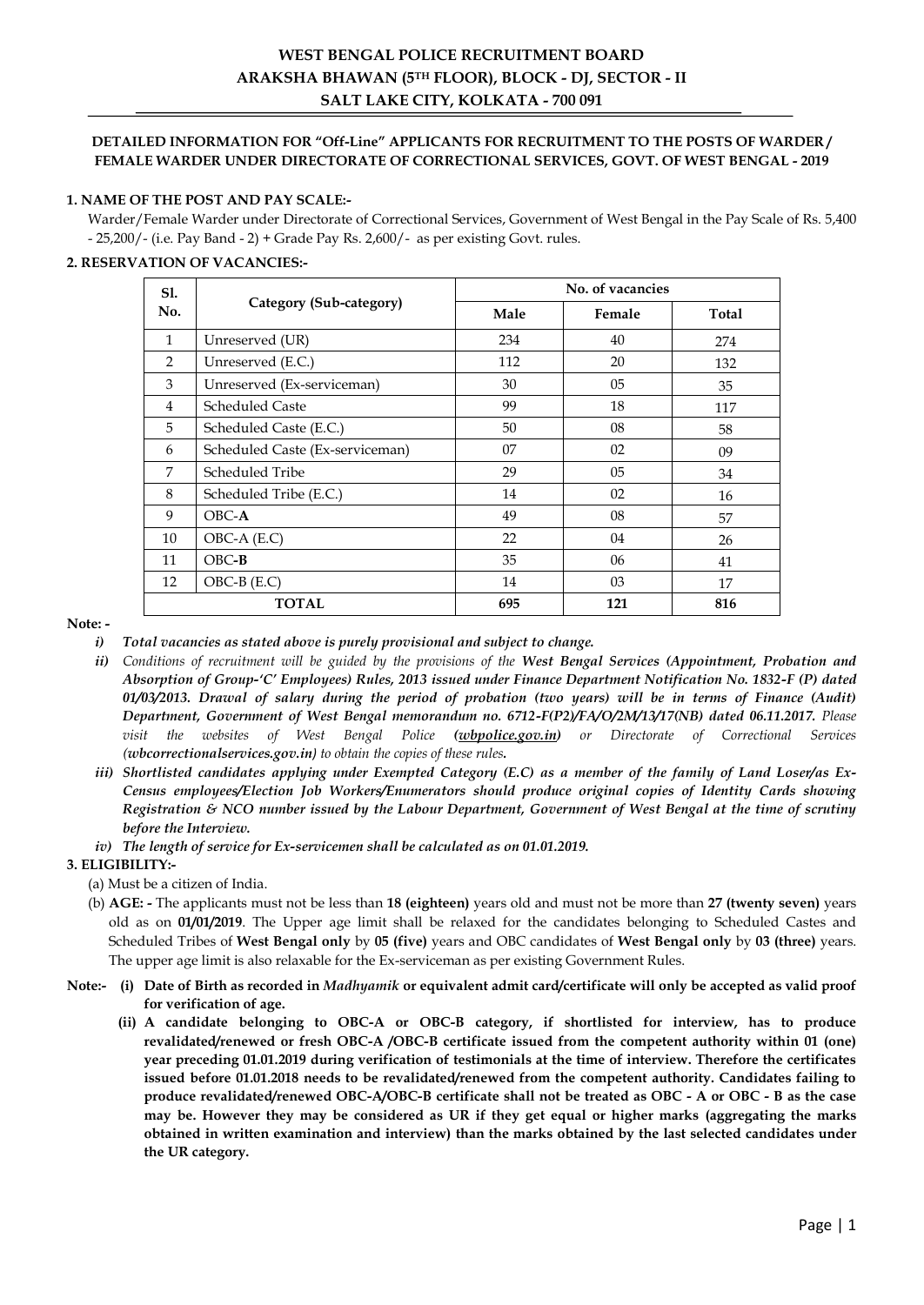- **(iii)** *In case a candidates from OBC - A/OBC - B category takes the facility of relaxation in upper age limit at the time of submission of application but fails to produce the revalidated/renewed OBC - A/OBC - B certificate at the time of his/her interview, his/her candidature shall summarily be rejected.*
- *(iv) The Ex-serviceman candidates, if shortlisted, have to produce relevant documents regarding service rendered by them, in original, in support of their claim for Age Relaxation at the time of verification of testimonials during interview.*
- **(c) Educational Qualification:-** The applicant must have passed Madhyamik Examination from the West Bengal Board of Secondary Education or its equivalent examination from any other Board recognized by the State Government or the Central Government.
- **(d) Acquisition of Computer Literacy**

# **Note:** -

- The applicants must possess *the above noted Qualifications on or before the date of publication of the advertisement.*
- **If it is found during verification of testimonials at any stage that any candidate has acquired qualification as stated above at any date after the date of publication of this advertisement, his/her candidature will summarily be rejected.**

### **(e) MINIMUM PHYSICAL STANDARD:-**

**For Warder :-**

| <b>S1.</b><br>No. | Category                                                                                        | Height<br>(Barefoot)<br>(in cm.) | <b>Chest</b><br>(in cm.)                                                  | Desirable Weight Range                              |
|-------------------|-------------------------------------------------------------------------------------------------|----------------------------------|---------------------------------------------------------------------------|-----------------------------------------------------|
|                   | Candidates of all categories (except<br>Gorkhas, Garwalies, Rajbanshis and<br>Scheduled Tribes) | 167                              | 78 cms. With expansion of 5 cms.<br>(78 cms. - 83 cms.)                   | Proportionate to height as<br>per medical standard* |
| ∍                 | Gorkhas, Garwalies, Rajbanshis and<br><b>Scheduled Tribes</b>                                   | 160                              | 76 cms. With expansion of 5 cms.<br>$(76 \text{ cms.} - 81 \text{ cms.})$ | Proportionate to height as<br>per medical standard* |

#### **For Female Warder :-**

| <b>S1.</b><br>No. | Category                                                                                               | Height<br>(Barefoot)<br>(in cm.) | Desirable Weight Range                              |
|-------------------|--------------------------------------------------------------------------------------------------------|----------------------------------|-----------------------------------------------------|
| 1                 | Candidates of all categories (except<br>Gorkhas, Garwalies, Rajbanshis and<br><b>Scheduled Tribes)</b> | 160                              | Proportionate to height as per<br>medical standard* |
| $\overline{2}$    | Gorkhas, Garwalies, Rajbanshis and<br><b>Scheduled Tribes</b>                                          | 152                              | Proportionate to height as per<br>medical standard* |

#### **\*The Height-Weight ratio chart for Physical Measurement Test (PMT) is furnished below:-**

|                           | Desirable Weight Range (in kgs.) |                   |  |  |
|---------------------------|----------------------------------|-------------------|--|--|
| Height (bare foot) (cms.) | For Warder                       | For Female Warder |  |  |
| 152                       | $\overline{\phantom{a}}$         | 44-57             |  |  |
| 154                       | $\overline{\phantom{a}}$         | 44-58             |  |  |
| 156                       | $\overline{\phantom{a}}$         | 45-58             |  |  |
| 158                       | $\overline{\phantom{a}}$         | 46-59             |  |  |
| 160                       | 52-65                            | 48-61             |  |  |
| 162                       | 53-66                            | 49-62             |  |  |
| 164                       | 54-67                            | 50-64             |  |  |
| 166                       | 55-69                            | 51-65             |  |  |
| 168                       | 56-71                            | 52-66             |  |  |
| 170                       | 58-73                            | 53-67             |  |  |
| 172                       | 59-74                            | 55-69             |  |  |
| 174                       | 60-75                            | 56-70             |  |  |
| 176                       | 62-77                            | 58-72             |  |  |
| 178                       | 64-79                            | 59-74             |  |  |
| 180                       | 65-80                            | 60-77             |  |  |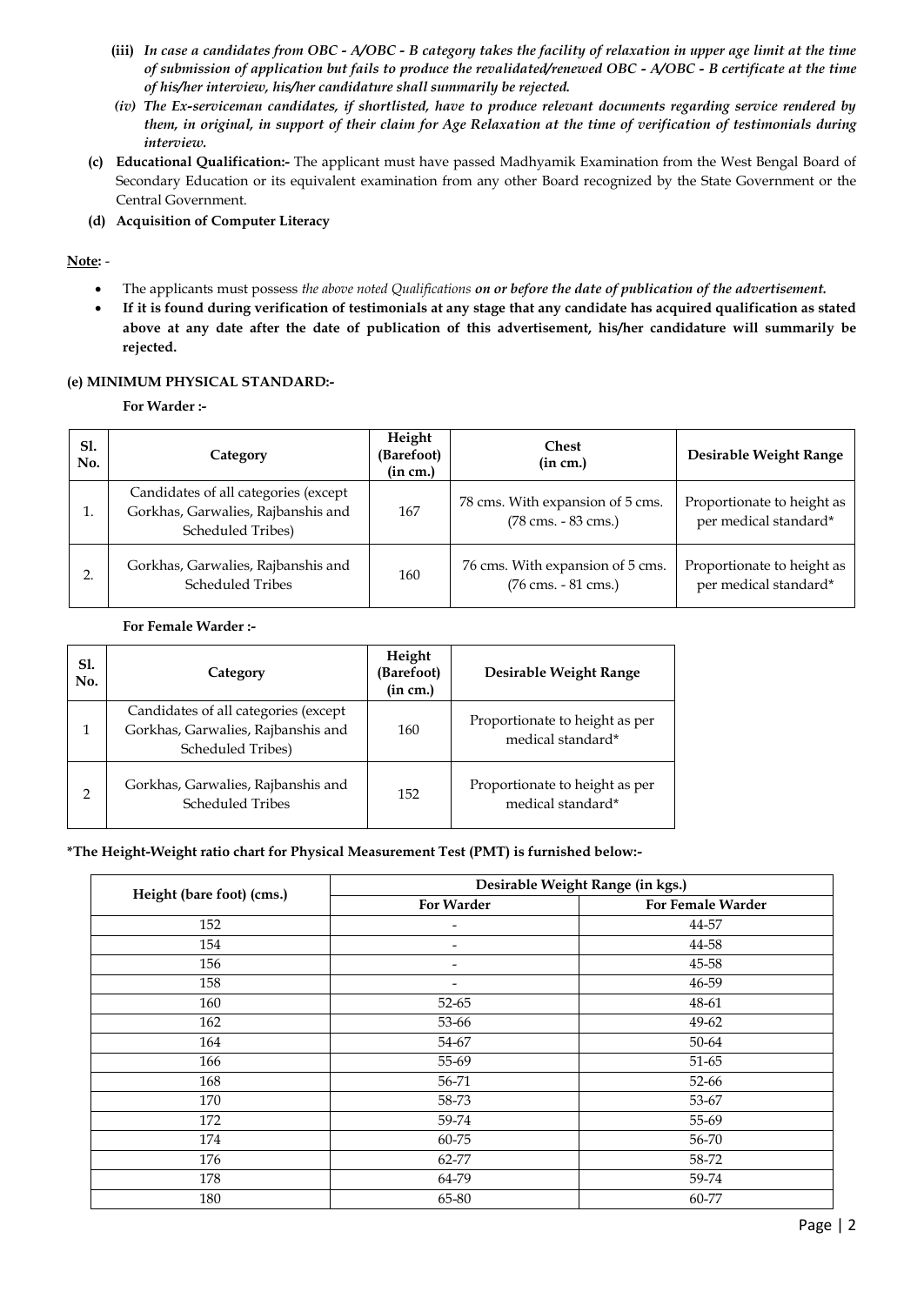| Height (bare foot) (cms.) | Desirable Weight Range (in kgs.) |                          |  |  |
|---------------------------|----------------------------------|--------------------------|--|--|
|                           | <b>For Warder</b>                | For Female Warder        |  |  |
| 182                       | 66-82                            | 61-78                    |  |  |
| 184                       | 67-84                            | 63-80                    |  |  |
| 186                       | 69-86                            | 64-82                    |  |  |
| 188                       | 71-88                            | 66-84                    |  |  |
| 190                       | 73-90                            | $\overline{\phantom{0}}$ |  |  |
| 192                       | 75-93                            | $\overline{\phantom{0}}$ |  |  |

*Note :* The weight range against such heights which are not included in the above chart will be considered as per following logic.

*The weight range of the candidates having a height greater than 160 cms. and less than 161 cms. will be considered against the weight range of 160 cms. and that for the candidates having a height greater than 161 cms. and less than 162 cms. will be considered against the weight range meant for 162 cms. Same logic shall be applicable for all the intermediate heights which are shown in the above height-weight ratio chart*.

# **4. METHOD OF RECRUITMENT:-**

Candidates provisionally considered eligible shall have to appear for a Competitive Written Examination of 90 marks followed by Physical Measurement Test (PMT) & Physical Efficiency Test (PET) [qualifying in nature] and Interview.

# a) **COMPETITIVE WRITTEN EXAMINATION: - Full Marks - 90;**

Applicants provisionally considered eligible shall have to appear for this **MCQ based** Competitive Written Examination. There would be **90 (ninety)** Objective type questions having multiple choice (four choices) of answers carrying equal marks each. The duration of the examination will be **1**(**One) hour**. Question paper will be set in **three languages (English, Bengali & Nepali) except questions on English language**. Question of the Written Examination shall be from the following subjects:-

| А.        | General Awareness and General Knowledge     |                          | 25 Marks (25 questions) |
|-----------|---------------------------------------------|--------------------------|-------------------------|
| <b>B.</b> | English                                     |                          | 25 Marks (25 questions) |
| C.        | Elementary Mathematics (Madhyamik standard) | $\overline{\phantom{a}}$ | 20 Marks (20 questions) |
| D.        | Reasoning                                   |                          | 10 Marks (10 questions) |
| Е.        | Computer Literacy                           |                          | 10 Marks (10 questions) |

- **Note: -** *(i) There will be NEGATIVE marking for each wrong answer. ¼th of the allotted marks for a particular question will be deducted for each wrong answer. West Bengal Police Recruitment Board will decide the prescribed scheme and syllabus for the Written Examination.*
	- *(ii) The Board will have the discretion of fixing the qualifying marks in the Competitive Written Examination to appear for the next stage i.e. Physical Measurement Test (PMT) & Physical Efficiency Test (PET).*

#### b) **PHYSICAL MEASUREMENT TEST (PMT) AND PHYSICAL EFFICIENCY TEST (PET) :-**

A limited number of candidates will be shortlisted for PMT & PET on the basis of performance in the Competitive Written Examination.

### **(i) PHYSICAL MEASUREMENT TEST :-**

The physical Standards (height & weight) as given under **3(e)** will be tested by using Electronic Machines for the candidates shortlisted for PMT & PET.

# **(ii) PHYSICAL EFFICIENCY TEST (PET) :-**

Candidates who qualify in PMT will be allowed to take part in PET as described below :-

- **i) For Warder : -** Long Distance Run 1600 mtrs. (Qualifying time is 06 minutes 30 seconds).
- **ii) For Female Warder : -** Long Distance Run 400 mtrs. (Qualifying time is 1 minute 50 seconds).

**Note: -** I. *Timing of an individual runner shall be taken with the help of Radio Frequency Identification Device (RFID) technology. Only one chance will be given for Physical Efficiency Test. The venues for PMT & PET will be decided by the West Bengal Police Recruitment Board, in due course.*

### II. *PMT & PET are qualifying in nature.*

# c) **INTERVIEW: Full Marks - 10.**

Candidates who will qualify in the PMT & PET will be called for interview. The general awareness and suitability of the candidate for public service will be tested in the interview. The Interview Board will also test the knowledge on Computer operation and application.

On the basis of the marks obtained in the **Competitive Written Examination** and the **Interview**, a merit list of the provisionally selected candidates will be prepared by the **West Bengal Police Recruitment Board**.

# **5. VERIFICATION OF CHARACTER ANTECEDENTS:-**

All provisionally selected candidates will be required to fill up a **"Verification Roll"** which will be thoroughly enquired into by the authority concerned.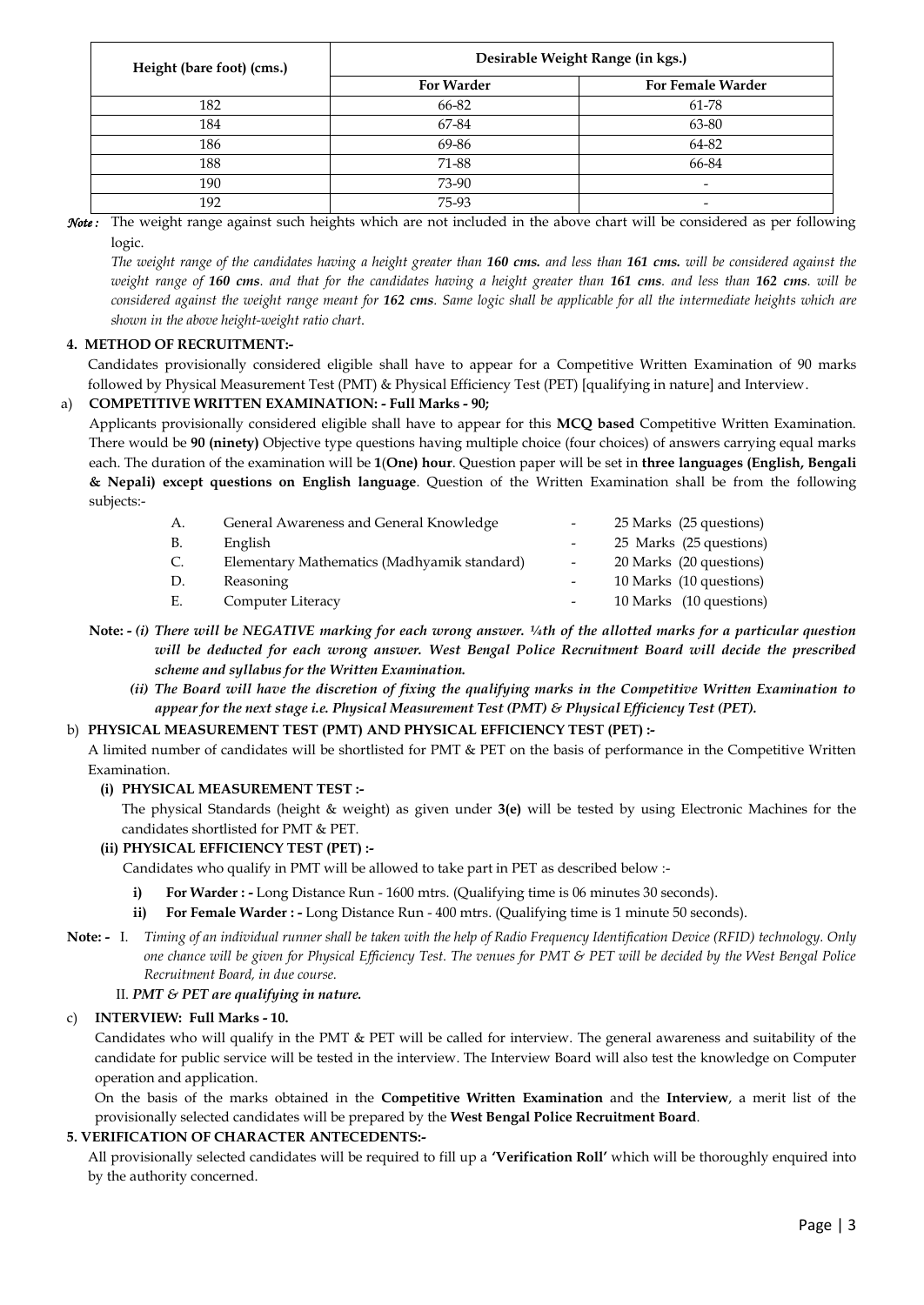### **6. MEDICAL EXAMINATION:-**

After receipt of Verification Roll having "No Objection", all provisionally selected candidates will be sent for Medical Examination of the State Government-designated hospitals. The candidates must not have knock knee, flat foot, varicose vein, squint eyes etc. The minimum vision should be 6/6 with or without glasses. They should possess high colour vision and should not be colour blind.

### **7. APPOINTING AUTHORITY:-**

The Appointing authority in relation to the post shall be the authority as specified in Schedule-I to the West Bengal Services (Classification, Control, & Appeal) Rules 1971.

### **8. PERIOD OF APPLICATION: -**

Application window for submitting application through on-line or downloading of off-line application form with printed challan of United Bank of India/India Post will remain operative for the period from **15.02.2019 to 14.03.2019 (5 P.M.). However the last date of depositing Application and/or Processing Fees only in respect of** *on-line applicants* **using United Bank of India challan, will be 16.03.2019.**

*THE APPLICANTS ARE STRONGLY ADVISED TO SUBMIT THEIR APPLICATIONS WELL IN ADVANCE WITHOUT WAITING FOR LAST DATE AND TIME OF SUBMISSION TO AVOID DELAYED SUBMISSION DUE TO SERVER PROBLEM OR ANY OTHER TECHNICAL GLITCHES.*

#### *9) APPLICATION FEES & PROCESSING FEES :-*

The following Application and/or Processing fees have been fixed.

| <b>S1.</b><br>No. | Category                        | <b>Application Fee</b> | <b>Processing Fee</b> | <b>Total Amount</b><br>Payable |
|-------------------|---------------------------------|------------------------|-----------------------|--------------------------------|
|                   | All categories except Scheduled |                        |                       |                                |
|                   | Caste/Scheduled Tribe (of West  | Rs. 200                | Rs. 20                | Rs. 220                        |
|                   | Bengal only)                    |                        |                       |                                |
| $\mathcal{P}$     | <b>Scheduled Caste</b>          | Nil                    | Rs. 20                | Rs. 20                         |
|                   | (West Bengal only)              |                        |                       |                                |
| 3                 | Scheduled Tribe                 | Nil                    | Rs. 20                | Rs. 20                         |
|                   | (West Bengal only)              |                        |                       |                                |

- Applicants belonging to the Scheduled Caste/Scheduled Tribe (of West Bengal only) **shall pay processing fees of Rs. 20/- (Rupees Twenty) only** as they are exempted from paying any application fees. However, shortlisted candidates are required to produce their SC/ST certificates issued by the competent authority at the time of verification.
- **If any shortlisted candidate fails to submit the documents as stated above, his/her candidature shall be rejected summarily.**
- **No exemption of fees is available to the SC/ST candidates of OTHER States.**
- **Neither any claim for refund of the fee will be entertained nor will it be reassigned for any other examination under any circumstances whatsoever.**
- **Applications not accompanied with the requisite application and/or processing fees shall be rejected summarily.**

#### **10. HOW TO APPLY: -**

West Bengal Police Recruitment Board extends the facilities of both the on-line and off-line submission of applications.

#### **OFF-LINE SUBMISSION:-**

 The off-line application form must be downloaded using the website *wbpolice.gov.in* through any available Cyber Cafe or Personal Computer with internet connectivity. Before downloading the application form, the applicant has to click for the post he/ she wishes to apply for. The applicant has to fill up the following mandatory fields to download the **off-line** Application Form :-

| $\mathbf{i}$  | Post applied for                       | ٠                            | Non-editable              |
|---------------|----------------------------------------|------------------------------|---------------------------|
| $\mathbf{ii}$ | <b>State of Permanent Address</b>      | $\overline{\phantom{a}}$     | Select from dropdown list |
| iii)          | Permanent Address District             | $\overline{\phantom{a}}$     | Select                    |
| iv)           | Gender                                 | $\overline{\phantom{a}}$     | Dropdown                  |
| V)            | <b>Marital Status</b>                  | -                            | Select from dropdown list |
| $\rm{vi})$    | Name in Full                           | $\qquad \qquad \blacksquare$ | Text entry                |
| vii)          | Mother's Name in Full                  | ٠                            | Text entry                |
| viii)         | Father's Name in Full                  | ۰                            | Text Entry                |
| ix)           | Husband's Name in Full                 | ۰                            | <b>Text Entry</b>         |
|               | (in case of Female married applicants) |                              |                           |
| $\mathbf{x}$  | Computer Literacy                      | ٠                            | Select                    |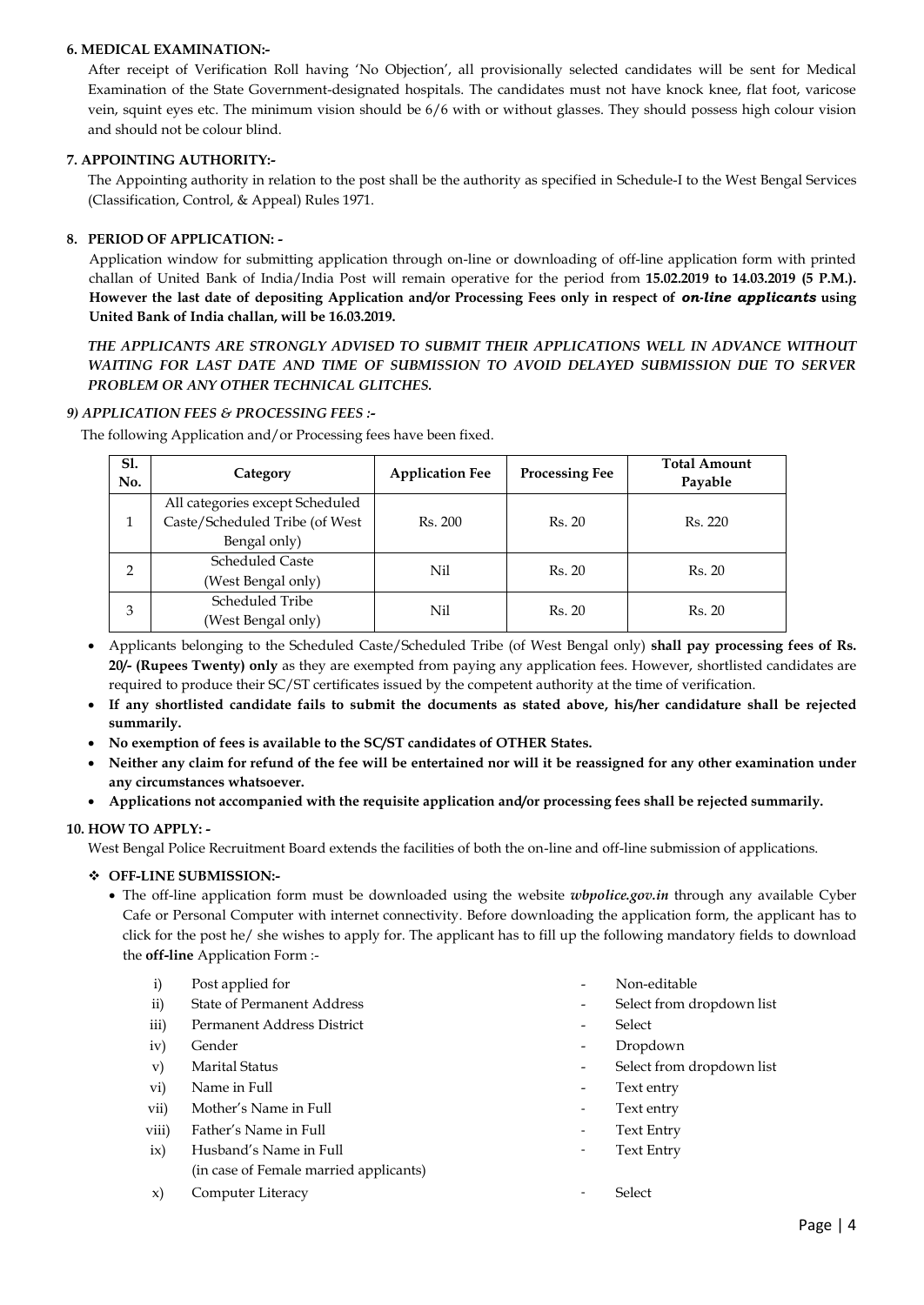| xi)           | Computer Course                   |                          | <b>Text Entry</b>              |
|---------------|-----------------------------------|--------------------------|--------------------------------|
| xii)          | Certificate Issuing Authority     | ۰                        | Text Entry                     |
| xiii)         | Course Duration (in months)       | ٠                        | <b>Text Entry</b>              |
| $\dot{x}$ iv) | Category                          | ۰                        | Select                         |
| xy)           | Ex-serviceman                     |                          | Select                         |
| xvi)          | Service period (for sl. no. xiv)  | ۰.                       | Numeric entry (YY-MM-DD)       |
| xvii)         | Date of Birth                     | ۰.                       | Select (Calendar Control)      |
| xviii)        | Age as on $01/01/2019$            |                          | Auto calculated field*         |
| xix)          | Mobile No.                        | $\overline{\phantom{0}}$ | Numeric entry (10 digits only) |
| $\mathbf{X}$  | <b>Oualification Class X Pass</b> |                          | Checkbox                       |
| xxi)          | E-mail ID.                        |                          | Text entry                     |

\* *On selecting the date of birth, the age of the applicant as on 01/01/2019 will be displayed automatically. Hence, the applicant need not fill this particular field.*

*Note : : Each applicant is required to have an individual mobile no. Sharing of mobile no. between applicants is not permitted. This number needs to remain valid till the entire process of the recruitment is over. The Board does not owe any responsibility for failure in delivery of SMS.*

After filling up the mandatory fields, the applicant has to click on "**Save and Download**" button. He/she will automatically get the printout of the Application Form with the fields already entered in a pre-printed manner with Unique Application Sl. No. having 08 digits. The Application Form will also have a bar code printed and an algorithm generated code printed at the bottom of the Form. The applicants are advised to note down the **Unique Application**  Serial No. for all future communication with the Board, if any.

- Sahaj Mitra Kendras have been authorized by the Board to download these forms along-with the copies of "Information to Applicants" at a price of **Rs.10/-** per form by directly downloading it from the given website in front of the applicants and printing thereafter. Applicants may download the form on their own or otherwise also and take a printout strictly following the specifications.
- The off-line application form as downloaded must be printed on **75 GSM A4 size white paper using Mono-Laser jet, 600 dpi or higher, Normal Print.** Any form, not printed as per the specified size type and manner shall be rejected straightway by the Board.
- During downloading of each Application Form, a unique Application Serial Number with bar code will appear in the form. **No form without the Application Serial No. and Bar Code shall be accepted by the Board**.
- Applicants shall not use Photocopy/typed/hand-written/printed/scanned copy of the application form. Such applications will be rejected summarily.
- Applicants must take care that the form is downloaded and printed in front of them from the website, as each Form carries a unique Serial No. and Bar Code, if it is not ensured, form carrying same Serial No. and Bar Code, may be used by different applicants. It may ultimately lead to cancellation of candidatures of all such applications.
- **The Board shall not be held responsible for cancellation of any form due to use of the form with the same serial number. Candidature of all such candidates using form bearing same serial number shall be rejected straightway during preliminary scrutiny.**
- **In case of submission of applications off-line, the amount of Application Fees and/or Processing Fees may be deposited in the following manner.**
	- **i. Payment Through Department of Post (DOP):-**
		- Candidates may deposit Application Fees and/or Processing Fees in favour of **"West Bengal Police Recruitment Board"** in any of the post offices having e-payment facility. The facility will be available in **388** post offices located in the districts of West Bengal [List of post offices is available in the website of West Bengal Police (**wbpolice.gov.in**).

The applicants are advised to go to the post offices with the pre-printed **"India Post Challan Form"** containing Application Sl. No., Name of the Applicant etc.

- The post office concerned will give a receipt containing the above mentioned fields against deposit of Application Fees and/or Processing Fees which must be pasted on the space provided for affixing the receipt in the application form (page - 2).
- The candidates will have to pay a sum of **Rs. 10/-** as Service Charge to the Postal Department against such e-payment of **Rs. 220/-** (for all categories except Scheduled Caste/Scheduled Tribe of West Bengal only) or **Rs. 20/-** (for Scheduled Caste/Scheduled Tribe of West Bengal only).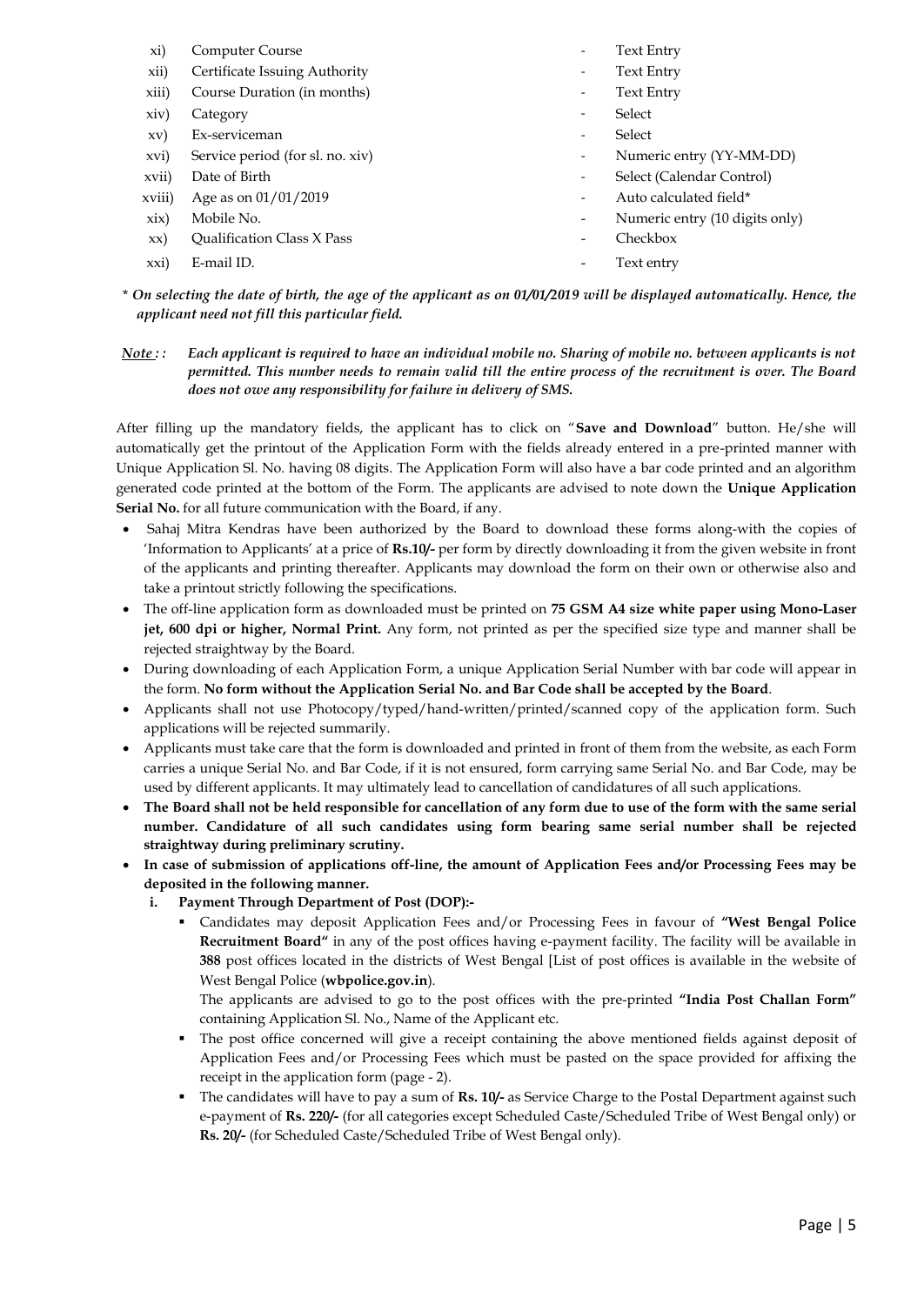### **ii. Payment through the United Bank of India (UBI) :-**

The West Bengal Police Recruitment Board extends the facility of paying application and/or processing fees through all the branches of the United Bank of India (UBI) across the State.

- The applicants will have to appear before any of the branches of the UBI located pan India along with a preprinted challan **(in triplicate)** which will be provided during download of the off-line application form. Applicants should deposit the fees **on next working day** after generation of Bank Challan.
- On production of the challan at the branch counter of UBI, a unique transaction no. will be generated against the payment of Application and/or Processing Fees.
- The transaction no. will be written by the bank staff on all the copies of the challan. Two copies of the challan (**except Bank"s copy**) will be handed over to the applicant as acknowledgement.
- The applicant in turn will have to affix the **Board"s copy** of the challan on the space provided in the Application Form.
- The applicants will have to pay a sum of **Rs. 23/- (including GST)** to the branch of UBI for every payment of **Rs. 220/-** or **Rs. 20/-.**
- Off-line applications *without original e-payment receipts or Board's copy of Bank Challan generated by Postal Department or UBI respectively (to be pasted on page-2 of application form)***, will not be accepted by the Board for further processing.**
- No other modes of payment like Postal Order/Money Order/Cheque/Bank Draft/Cash etc. shall be accepted for depositing Application Fees and/or Processing Fees. **Applications accompanying any of the above instruments shall be rejected summarily and the amount shall be forfeited.**
- The filled up application form may be sent **only by post** addressed to the **Chairman, West Bengal Police Recruitment Board, Araksha Bhawan (5th Floor), Block - DJ, Sector - II, Salt Lake City, Kolkata - 700 091** superscribing on the envelop **NAME OF THE RECRUITMENT, NAME OF THE POST** applied for and **APPLICATION SL. NO**. The same should reach this office positively within the last date and time as mentioned under **Para - 8** of this instruction.
- $\triangleright$  Applicants shall retain a photocopy of their filled-in application form after completion of all the formalities.
- Off-line applicants are advised to use envelopes of size **32 cm x 22 cm** while mailing the form to the Board. Larger envelopes may lead to obliteration of the form by way of folding etc.
- **There will be no provision for submission of application forms directly by hand at the office of the West Bengal police Recruitment Board.**
- $\triangleright$  Applications received after the closing date and time shall be rejected summarily.
- $\triangleright$  Applicant must paste his/her recent passport photograph (preferably colored photograph) of 4.5 cm. height X 3.5 cm. wide size at the given box. He/she shall neither staple the photograph nor get the photo attested. **PHOTOGRAPH MUST BE ON WHITE BACKGROUND WITH 75-80% OF THE PHOTO OCCUPYING THE APPLICANT"S FACE.** Application shall be rejected summarily without photograph/fuzzy photograph. **If the Bar Code and Application Serial No. are obliterated/suppressed/damaged by the applicant due to wrong pasting of photograph or otherwise, the application will be treated as cancelled.**
- $\triangleright$  Applicants shall not submit any documents along with application. Only short listed candidates shall have to produce all relevant supporting documents, in original, for verification at the time of PMT & PET and Interview.
- Off-line applicants shall affix his/her full signature at the specified spaces of the Application Form in **Long Hand.**
- $\triangleright$  Request for change/correction in the Application Form shall not be entertained under any circumstances.

# **11. OTHER INSTRUCTIONS:-**

- i) Defective/incomplete applications / applications with fuzzy photograph of applicants will be summarily rejected.
- ii) Each applicant should submit **ONE** application form only. **Candidature of those who submit more than one application form will be rejected summarily and the amount of application and/or processing fees will be forfeited.**
- iii) **In case of any mismatch of data between application form filled up by the applicants and supporting testimonials at any stage of recruitment, the candidature will be summarily rejected.**
- iv) **Application Forms shall be rejected in case the signature of the applicant is uploaded/rendered in block letters/unintelligible/does not match with name of the candidate**.
- v) Admission to the examination will be purely provisional subject to verification of eligibility at a later stage. Therefore, candidature of any candidate shall be rejected straightway if found not eligible at any stage, even after appearance in the tests/examinations.
- vi) Candidates must abide by the instructions as may be given by the Venue-in-Charge/Invigilator of the examination venue. If the candidate fails to do so or indulges in disorderly or improper conduct, he/she will render himself/herself liable for expulsion from the examination hall and/or such other punishment as the Recruitment Board may deem fit to impose.